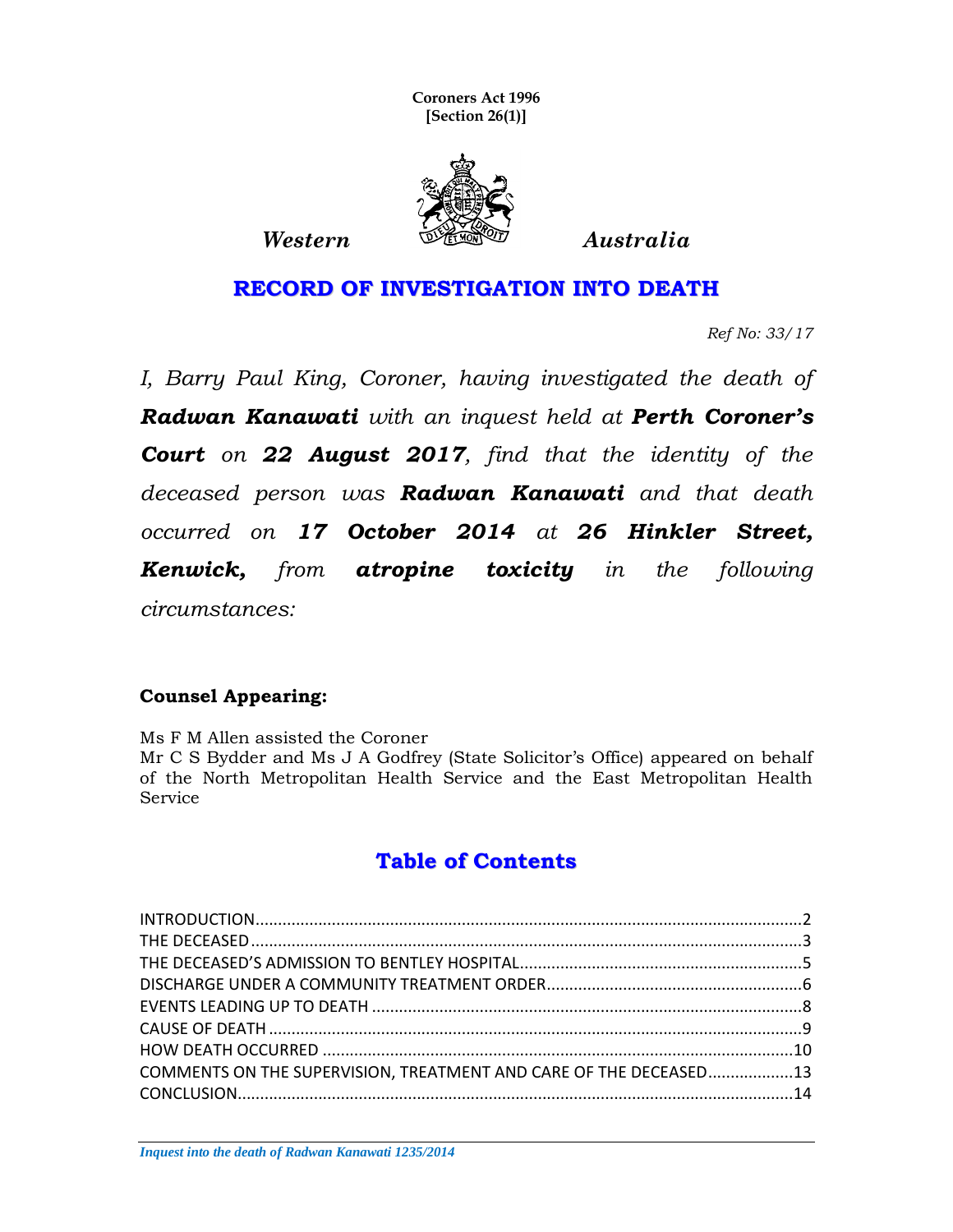## **INTRODUCTION**

- <span id="page-1-0"></span>1. On 17 October 2014 Radwan Kanawati (the deceased) died after ingesting a toxic quantity of atropine, a prescribed medication.
- 2. The deceased's death was a 'reportable death' under section 3 of the *Coroners Act 1996* (the Act) because it 'appears to have been unexpected, unnatural or violent or to have resulted, directly or indirectly, from injury'.
- 3. Under section 19 of the Act, I had the jurisdiction to investigate the deceased's death because it appeared to me that the death was or may have been a reportable death.
- 4. As the deceased was subject to a community treatment order under the *Mental Health Act 1996* (the MHA) at the time of his death, he was an 'involuntary patient' within the meaning of the MHA.[1](#page-0-0) He was therefore a 'person held in care' under section 3 of the Act.
- 5. Section 22(1)(a) of the Act provides that a coroner who has jurisdiction to investigate a death must hold an inquest if the death appears to be a Western Australian death and the deceased was immediately before death a person held in care.
- 6. An inquest into the death of the deceased was, therefore, mandatory.
- 7. I held an inquest into the deceased's death on 22 August 2017 at the Perth Coroners Court. The evidence adduced at the inquest comprised documentary evidence and oral testimony. The documentary evidence consisted of an investigation report and associated attachments prepared by Detective First Class Constable B N Tabet of the Coronial Investigation Squad in the Western Australia Police, together with medical reports and records obtained by the Court<sup>[2](#page-1-1)</sup>

*Inquest into the death of Radwan Kanawati (1235/2014) page 2.*

<span id="page-1-2"></span><sup>&</sup>lt;sup>1</sup> s3 Mental Health Act 1996 (repealed)

<span id="page-1-1"></span><sup>2</sup> Exhibit 1, Volumes 1, 2 and 3.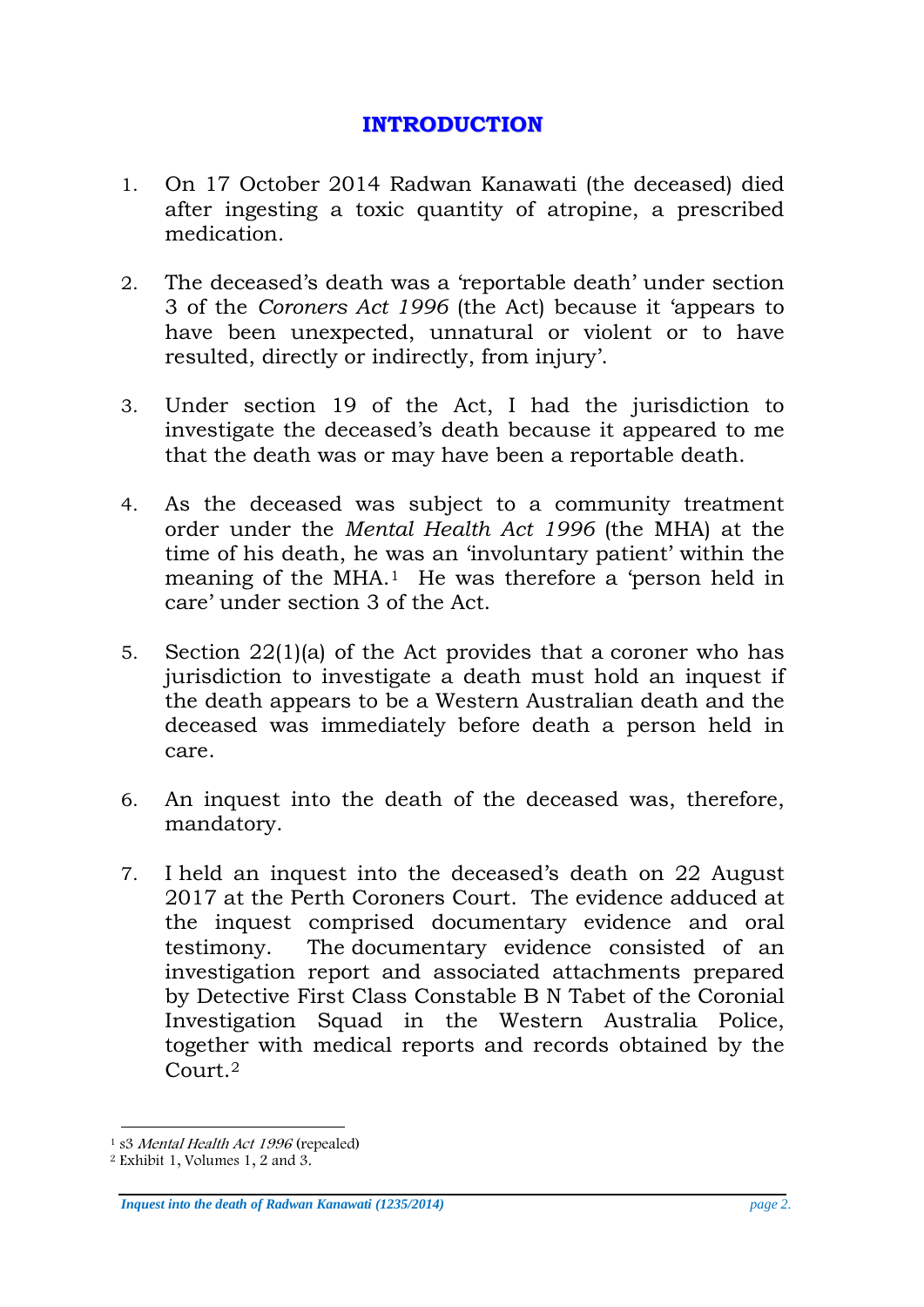- 8. Oral testimony was provided by:
	- a) Dr Winston Choy, one of the deceased's treating psychiatrists at Bentley Health Service;[3](#page-1-2)
	- b) Dr Natalie Pyszora, a forensic consultant psychiatrist who was the deceased's supervising psychiatrist under the community treatment order;[4](#page-2-1)
	- c) Nurse Judi Tilley, a clinical nurse specialist at Bentley Health Service in 2014; and
	- d) Darrell Andrews, an operations manager at Cam Can Incorporated (Cam Can), an organisation providing support to persons with disabilities.
- 9. Under section 25(3) of the Act, where a death investigated by a coroner is of a person who was held in care, the coroner must comment on the quality of the supervision, treatment and care of the person while in that care.
- <span id="page-2-0"></span>10. I have found that there were deficiencies in the otherwise excellent supervision, treatment and care provided to the deceased.

## **THE DECEASED**

- 11. The deceased was born in Perth on 26 August 1973, making him 41 years old at the time of his death. He was the youngest of nine children. He was born three months prematurely and was noted to be deaf at the age of three. Hearing aids were fitted but he preferred not to use them. He had learning difficulties but learned to sign and to lipread.[5](#page-2-2)
- 12. In late 1988 the deceased was referred by a school nurse to Fremantle Hospital with symptoms of psychosis. He was then referred to the Robinson Unit at Hillview Child and

*Inquest into the death of Radwan Kanawati (1235/2014) page 3.*

<span id="page-2-3"></span> $3$  ts 5-24 per Choy, W K C  $4$  ts 24-39

<span id="page-2-1"></span>

<span id="page-2-2"></span> $5$  Exhibit 1, Volume 1, Tab 11.1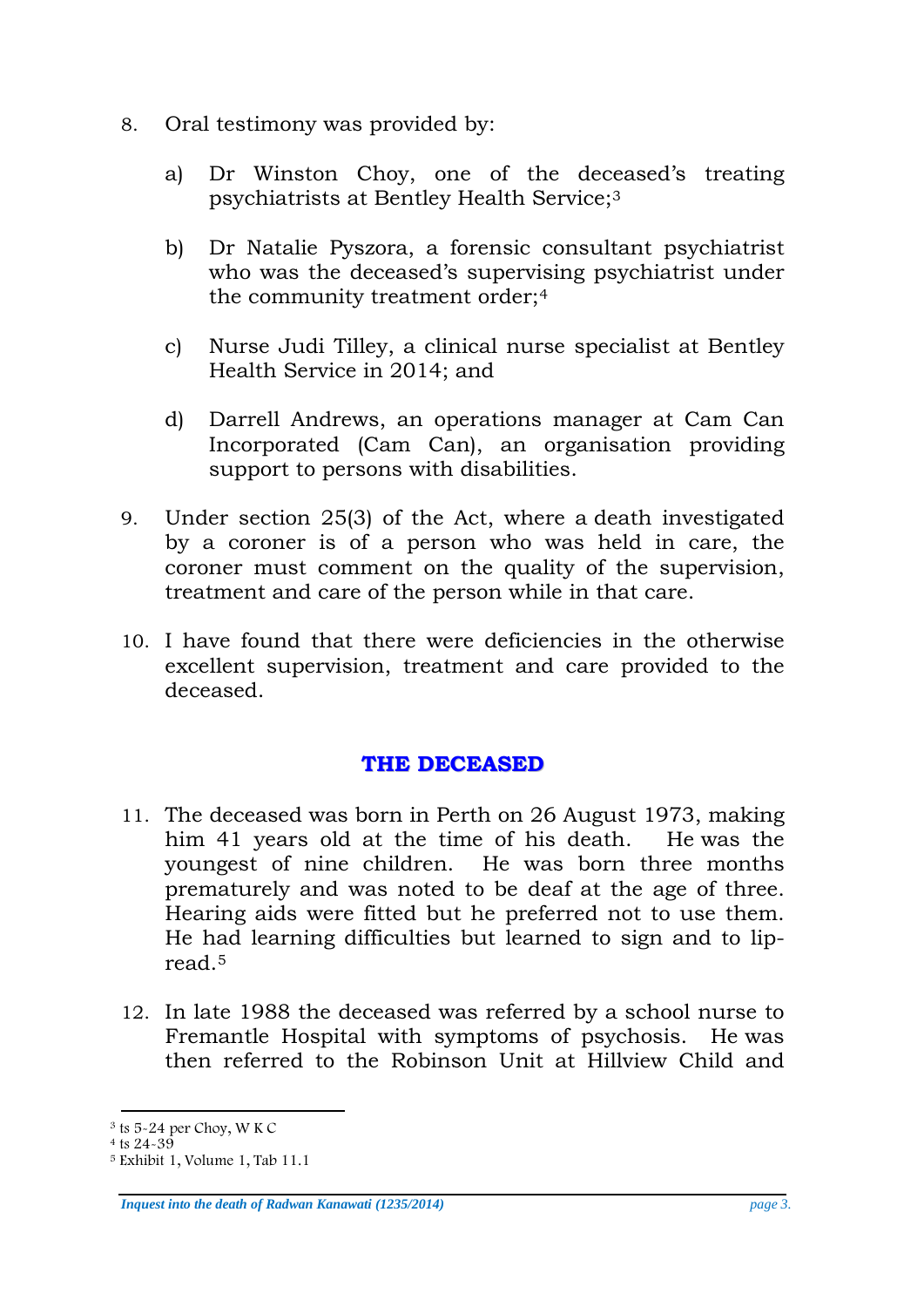Adolescent Clinic (Hillview) in East Victoria Park, where he stayed for five months.<sup>[6](#page-2-3)</sup>

- 13. The deceased presented to Fremantle Hospital again in 1989 with affective changes, auditory hallucination and grandiosity. In early November 1989 he indecently exposed himself on two separate occasions, leading to police charges and to the imposition of a good behaviour bond. Later that month, his care was transferred back to Hillview.<sup>7</sup>
- 14. In January 1990 the deceased was admitted for three months to Heathcote Hospital and was diagnosed with schizoaffective disorder. He was again admitted to Heathcote Hospital in August 1990 after a psychotic relapse following the cessation of prescribed lithium. He was thought to have an underlying intellectual impairment, with an IQ of 75, and was noted to have a personality that included immature traits, poor impulse control and poor social judgement. At the end of that admission he was charged with deprivation of liberty, sexual assault, attempted sexual assault and indecent dealings, all in relation to a five year old girl.<sup>[8](#page-3-1)</sup>
- 15. The deceased continued to live with his parents, and from 1990 to 2005 he had at least 11 admissions to hospital, primarily Armadale Mental Health Service. In 1994 his diagnosis was bipolar affective disorder. He was prescribed various medications but was sometimes non-compliant with them. He had insulin-dependent diabetes.[9](#page-3-2)
- 16. In 2009 the deceased moved into his own unit in South Perth with the support of his mother. In 2008 and in January 2010 he was admitted to Bentley Hospital with manic relapses. In the latter case he was taken to the hospital by a community mental health nurse subject to a Form1 under the MHA after he smashed furniture in his unit and threw his belongings out. He reported being stressed about his mother's pending holiday to Lebanon and was noted to be agitated and sexually disinhibited.

*Inquest into the death of Radwan Kanawati (1235/2014) page 4.*

<span id="page-3-3"></span> <sup>6</sup> Exhibit 1, Volume 1, Tab 9

<span id="page-3-0"></span><sup>7</sup> Exhibit 1, Volume 1, Tab 9

<span id="page-3-1"></span><sup>8</sup> Exhibit 1, Volume 1, Tab 9

<span id="page-3-2"></span><sup>9</sup> Exhibit 1, Volume 1, Tab 11.1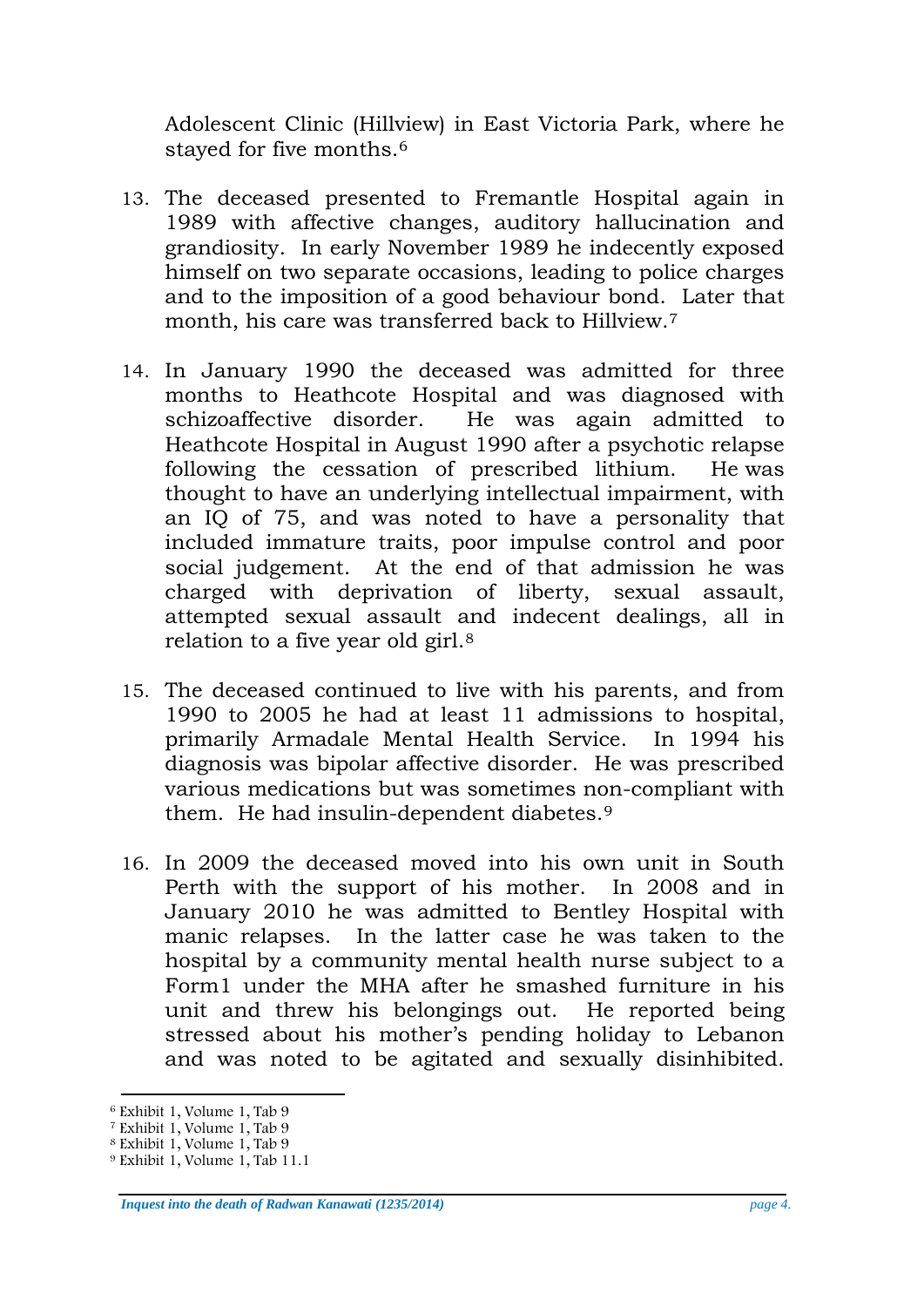He was admitted for over three weeks and was then discharged to supported accommodation for a trial of one month [10](#page-3-3)

- 17. In March 2010 the deceased was admitted to Armadale Mental Health Service for four months with a relapse of chronic schizophrenia. He was found to be aggressive, with disinhibited and sexually inappropriate behaviour.<sup>[11](#page-4-1)</sup>
- 18. In 2011 the deceased committed indecent acts in public and indecently assaulted a female supermarket worker. He had several admissions to Bentley Hospital and was transferred in mid-December 2011 from Hakea Prison to the Frankland Centre at Graylands Hospital after being arrested, charged and placed on remand for exposing himself to a woman and her female toddler. He was then assessed as having an IQ of 64.

## <span id="page-4-0"></span>**THE DECEASED'S ADMISSION TO BENTLEY HOSPITAL**

- 19. On 21 March 2012 the deceased was admitted to Bentley Hospital, where he remained until 13 October 2014. He was initially admitted with a psychotic episode. When that settled he was noted to have limited intellectual capacity, impulsivity and a degree of unpredictability. He made regular verbal outbursts and persistent requests for help in finding a girlfriend. He could become paranoid and was increasingly disorganised. He was periodically secluded due to his aggressive behaviour.<sup>12</sup>
- 20. While in Bentley Hospital for this prolonged admission the deceased was managed by consultant psychiatrist Dr Stevens and then by Dr Choy.<sup>[13](#page-4-3)</sup>
- 21. The deceased was prescribed various drugs, including antilibidinal medication. He would take the drugs himself by attending a medication area at specific times, when he would be provided with the correct dosages. In the last six

<span id="page-4-4"></span> <sup>10</sup> Exhibit 1, Volume 1, Tab 19, Bentley Hospital discharge letter 29/01/2010

<span id="page-4-1"></span><sup>11</sup> Exhibit 1, Volume 1, Tab 19, Armadale- Kelmscott Memorial Hospital discharge letter 27/07/2010

<sup>12</sup> Exhibit 1, Volume 1, Tab 11.1

<span id="page-4-3"></span><span id="page-4-2"></span> $13$  ts 7 per Choy, W K C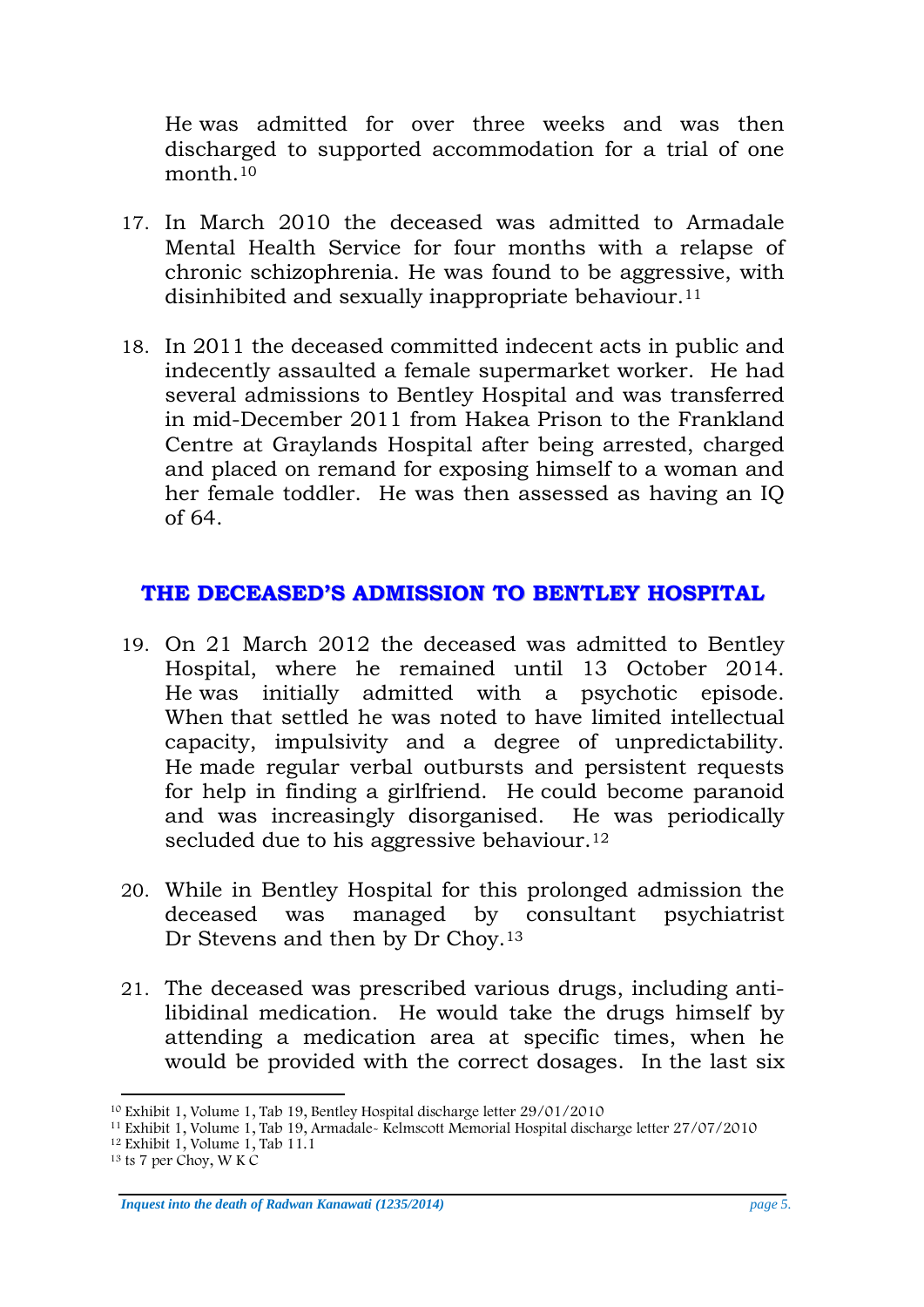months of the admission, he administered himself atropine liquid from a soft 15 ml plastic bottle. The dosage was two drops under the tongue.[14](#page-4-4)

- 22. Cam Can carers regularly took the deceased on day leave. Before they took him out, they would be given his medications to give to him.[15](#page-5-1)
- 23. The deceased was considered to be at a high risk of reoffending against adult and pre-pubescent females. He had an increased sexual drive and lacked the social skills necessary to develop appropriate intimate relationships, had low self-esteem and had no opportunities for friendships with women. He also had poor problem-solving skills and significant problems with impulsivity[.16](#page-5-2)
- 24. The staff at Bentley Hospital found it difficult to manage the deceased's physical health, especially his diabetes, since he would eat junk food impulsively and raise his blood sugar levels. In October 2013 he was admitted to the intensive care unit at Royal Perth Hospital for 10 days with lithium toxicity.[17](#page-5-3)

## <span id="page-5-0"></span>**DISCHARGE UNDER A COMMUNITY TREATMENT ORDER**

25. In order to address the deceased's needs, representatives of a number of agencies met at Bentley Hospital on a regular basis to co-ordinate his treatment and care. He was assessed by Dr Pyszora from the Community Forensic Mental Health Service and was seen regularly by Dr Gareth Merriman, a private clinical psychologist who provided psychotherapy to reduce his sexual offending. A project of the Disability Services Commission called Patients with Extremely Complex Needs (PECN), became involved and a guardian was appointed from the Public Advocate.[18](#page-5-4)

*Inquest into the death of Radwan Kanawati (1235/2014) page 6.*

<sup>&</sup>lt;sup>14</sup> ts 58-59 per Tilley, J<br><sup>15</sup> ts 62 per Tilley, J

<span id="page-5-2"></span><span id="page-5-1"></span><sup>16</sup> Exhibit 1, Volume 1, Tab 9

<span id="page-5-3"></span> $17$  Exhibit 1, Volume 2, Tab 2.2.2

<span id="page-5-4"></span><sup>18</sup> Exhibit 1, Volume 1, Tab 9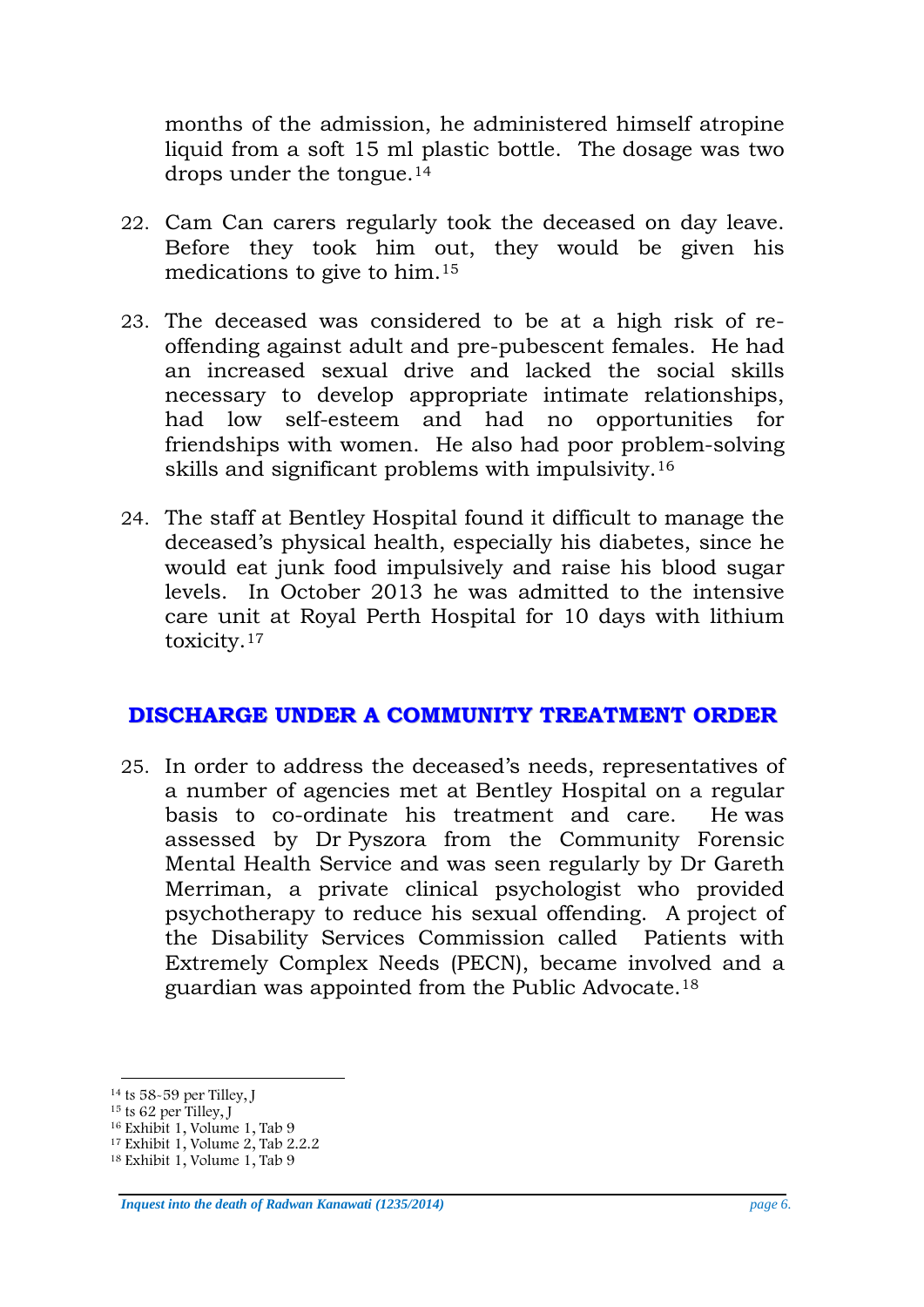- 26. The multi-agency group agreed that the deceased required 24 hour support in the community to manage his risk of reoffending and to manage the treatment of his mental health. It was considered that an appropriate group home environment was not available and that he required an independent home with 24-hour carer support by a nongovernment agency specialising in intellectual disability. Arranging for that to happen took a considerable amount of time.[19](#page-5-1)
- 27. PECN was eventually able to obtain funding for a house in Kenwick and a carer for 17 hours a day. The deceased was to be on a community treatment order with Dr Pyszora as the supervising psychiatrist. The deceased's GP would provide his medical health care, Armadale Mental Health Service would provide crisis intervention, and Cam Can would provide carers.[20](#page-6-0)
- 28. The deceased's medication was not to change on discharge. It included insulin and metformin for diabetes, atropine for hyper-salivation, clonazepam for anxiety/agitation, cyproterone as an anti-libidinal drug, sodium valproate for mood stabilisation, and the antipsychotic medications chlorpromazine and depot zuclopenthixol for thought and mood stabilisation.[21](#page-6-1)
- 29. Prior to the deceased's discharge from Bentley Hospital on 13 October 2014, he was granted alternating days of overnight leave with a carer and was then allowed trial leave for one week. There were teething problems, but the trial was deemed a success. He was discharged as planned and his care was transferred to the Eudoria Clinic in Armadale.[22](#page-6-2)
- 30. A copy of the deceased's discharge letter containing a list of his medications was sent to his GP, but it appears that one was not provided to Cam Can. Cam Can was not provided with a written care plan in which the carers' responsibilities in relation to supervision of the deceased's medications

*Inquest into the death of Radwan Kanawati (1235/2014) page 7.*

<span id="page-6-3"></span> <sup>19</sup> Exhibit 1, Volume 1, Tab 9

<span id="page-6-0"></span> $20$  Exhibit 1, Volume 1, Tab 9

<span id="page-6-1"></span> $21$  Exhibit 1, Volume 1, Tab 11.3

<span id="page-6-2"></span><sup>22</sup> Exhibit 1, Volume 1, Tab 11.3; Exhibit 1, Volume 2, Tab 2.2.2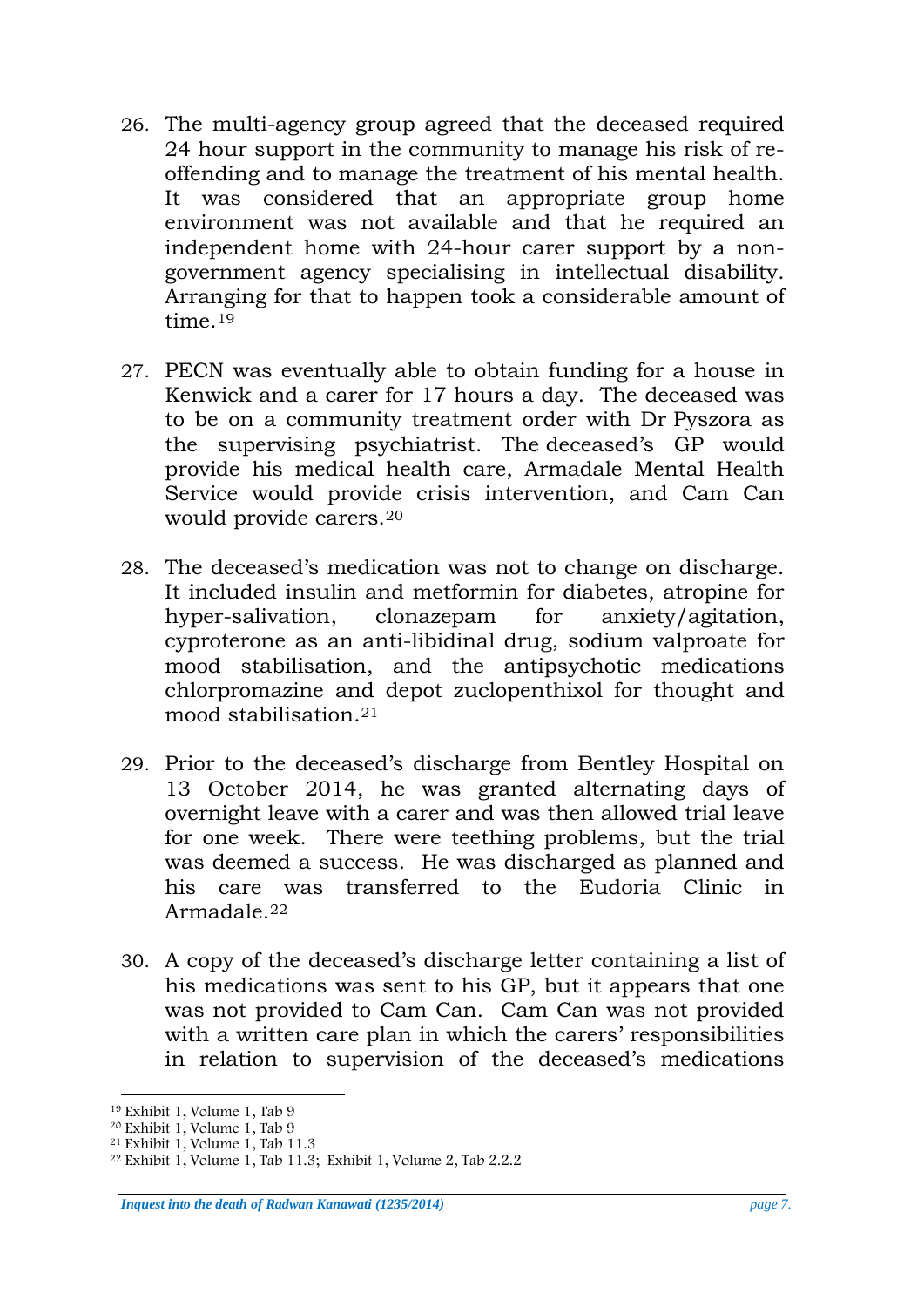were spelled out. Rather, there appears to have been an assumption that the carers would simply continue to observe the deceased as he administered his own medication.

31. To the extent that there was any discussion about medications during the multi-agency meetings leading up to the deceased's discharge, that discussion focused on controlling the deceased's diabetes and his insulin requirements.[23](#page-6-3) There was no discussion about any perceived need to supervise his use of atropine as he had been using it for six months and was presumed to be capable of self-administering it.[24](#page-7-1)

#### **EVENTS LEADING UP TO DEATH**

- <span id="page-7-0"></span>32. On the evening of 16 October 2014 the deceased was at home in Kenwick with his live-in carer, Mr Potaka.[25](#page-7-2) The deceased was particularly aggressive that evening. He refused to take his medications and he smashed a bowl containing that night's doses.[26](#page-7-3)
- 33. At about 8.30 pm the deceased became angry and punched his bedroom window, smashing the window and cutting his hand. Mr Potaka took him to a medical centre in Cannington, where a doctor bandaged a small, superficial laceration to the deceased's right index finger.<sup>27</sup>
- 34. The deceased and Mr Potaka returned home from the medical centre at about 10.00 pm. Mr Potaka asked the deceased to check his blood sugar levels, but the deceased refused. Instead, he went into his room and watched TV.
- 35. At about 1.30 am on 17 October 2014 the deceased got up and went into the kitchen. He told Mr Potaka that he was

<span id="page-7-5"></span> <sup>23</sup> ts 34 per Choy, W K C

<span id="page-7-1"></span><sup>&</sup>lt;sup>24</sup> ts 16-18 per Choy, W K C

<span id="page-7-2"></span> $25$  Exhibit 1, Volume 1, Tab 6

<span id="page-7-3"></span> $26$  Exhibit 1, Volume 1, Tab 13

<span id="page-7-4"></span><sup>27</sup> Exhibit 1, Volume 1, Tab 6; Exhibit 1, Volume 1, Tab 18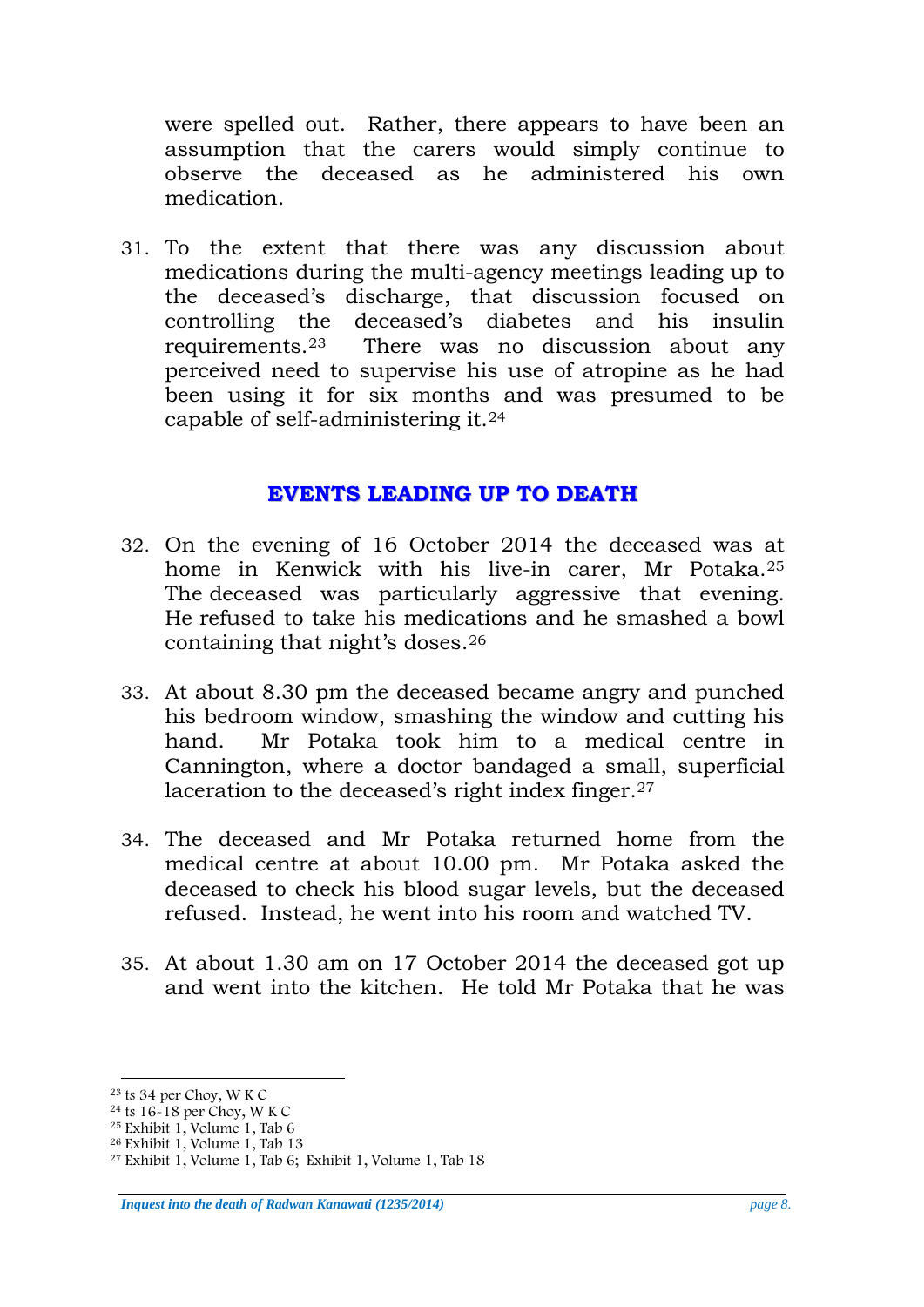hungry, so Mr Potaka cooked him some sausages, which he ate. He returned to his room at about 2.15 am[.28](#page-7-5) 

- 36. About 15 minutes later, Mr Potaka checked on the deceased by going to his closed bedroom door. Mr Potaka did not see any light coming from around the door and he did not hear any noise, so he assumed that the deceased was asleep. He then went to bed himself.[29](#page-8-1)
- 37. At about 6.40 am that morning, Mr Potaka went into the deceased's bedroom and found him lying on the floor next to his bed. He was cold to the touch and did not have a pulse. Mr Potaka called for an ambulance.[30](#page-8-2)
- 38. Ambulance officers attended and found no sign of life.[31](#page-8-3)  At 7.26 am, an ambulance officer certified that the deceased was life extinct[.32](#page-8-4)
- 39. Police investigators attended and examined the scene. They noted that the deceased's medication included two bottles of 1% atropine drops and a 100 tablet blister pack of chlorpromazine with 26 tablets remaining[.33](#page-8-5)
- <span id="page-8-0"></span>40. The investigators found no evidence of criminality in the deceased's death[.34](#page-8-6)

## **CAUSE OF DEATH**

- 41. On 20 October 2014 Chief Forensic Pathologist Dr C T Cooke conducted a post mortem examination of the deceased's body and found arteriosclerotic narrowing of the arteries on the surface of the heart and congestion of the lungs, the latter being a non-specific finding.
- 42. Microscopic examination of the major body tissues and neuropathological examination of the brain showed no

*Inquest into the death of Radwan Kanawati (1235/2014) page 9.*

 <sup>28</sup> Exhibit 1, Volume 1, Tab 6; Exhibit 1, Volume 1, Tab 4.4

<span id="page-8-1"></span><sup>29</sup> Exhibit 1, Volume 1, Tab 6; Exhibit 1, Volume 1, Tab 4.4

<span id="page-8-2"></span> $30$  Exhibit 1, Volume 1, Tab 6

<sup>31</sup> Exhibit 1, Volume 1, Tab 13

<span id="page-8-4"></span><span id="page-8-3"></span><sup>32</sup> Exhibit 1, Volume 1, Tab 2

<span id="page-8-5"></span><sup>33</sup> Exhibit 1, Volume 1, Tab 4.4

<span id="page-8-6"></span><sup>34</sup> Exhibit 1, Volume 1, Tab 4.1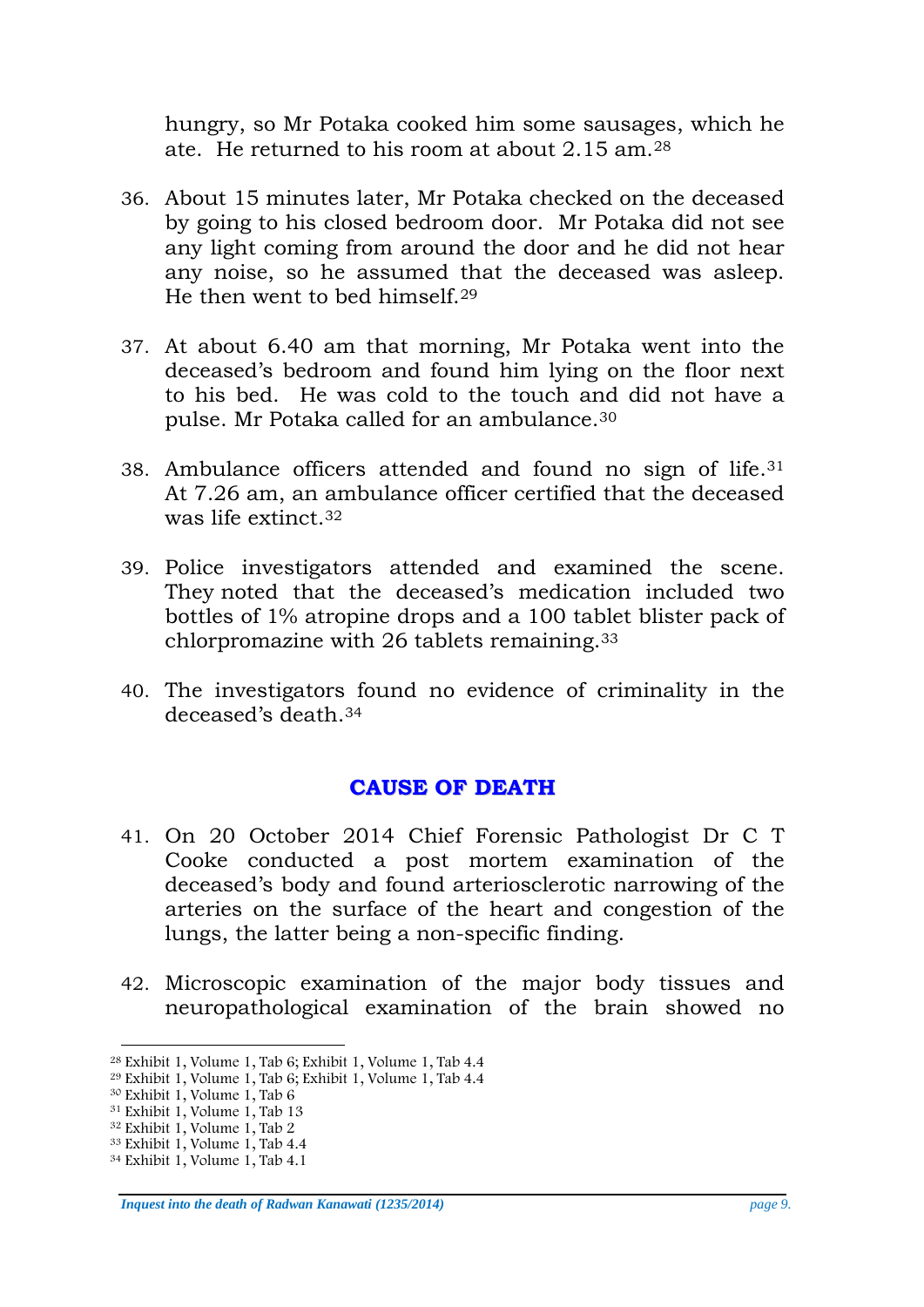significant abnormalities. Blood sugar levels were normal. Microbiology testing identified *Staphylococcus aureus* as a post mortem overgrowth.

- 43. Toxicological analysis showed atropine at 0.5% in mortuary admission preserved blood, 12 mg/L in the urine, 1.5 mg/kg in the liver and 17 mg/kg in the stomach contents. Chlorpromazine was found at 0.04 mg/L and zuclopenthixol was found at 0.02 mg/L in mortuary admission preserved blood.
- <span id="page-9-0"></span>44. Following further investigations, on 8 January 2016 Dr Cooke formed the opinion, which I adopt as my finding, that the cause of death was atropine toxicity.[35](#page-8-4)

## **HOW DEATH OCCURRED**

- 45. In March 2016, Professor D A Joyce, a physician in clinical pharmacology and toxicology, provided the Court with a report examining the relationship between the drugs detected in the post mortem specimens taken from the deceased and the cause of death. Professor Joyce based his conclusion on Dr Cooke's reports, the toxicological report, police information and a report to the Court from Dr Choy.[36](#page-9-1)
- 46. Professor Joyce explained that atropine is the prototype of antimuscurinic drugs. It is derived from the plant deadly nightshade or one of its close botanical relatives. It is available in eye drops, in some preparations to treat diarrhoea, and as an injection for some heart rhythm disturbances. In rare cases, larger size tablets are used in hospital management of some severe poisonings.[37](#page-9-2)
- 47. Professor Joyce stated that the atropine concentrations found in the deceased exceeded conventional therapeutic administration by 50 or 100-fold. He said that the chlorpromazine and zuclopenthixol levels were high but would not have posed any risk to the deceased in the

*Inquest into the death of Radwan Kanawati (1235/2014) page 10.*

<span id="page-9-3"></span> <sup>35</sup> Exhibit 1, Volume 1, Tab 14

<span id="page-9-1"></span><sup>36</sup> Exhibit 1, Volume 1, Tab 17.3

<span id="page-9-2"></span><sup>37</sup> Exhibit 1, Volume 1, Tab 17.3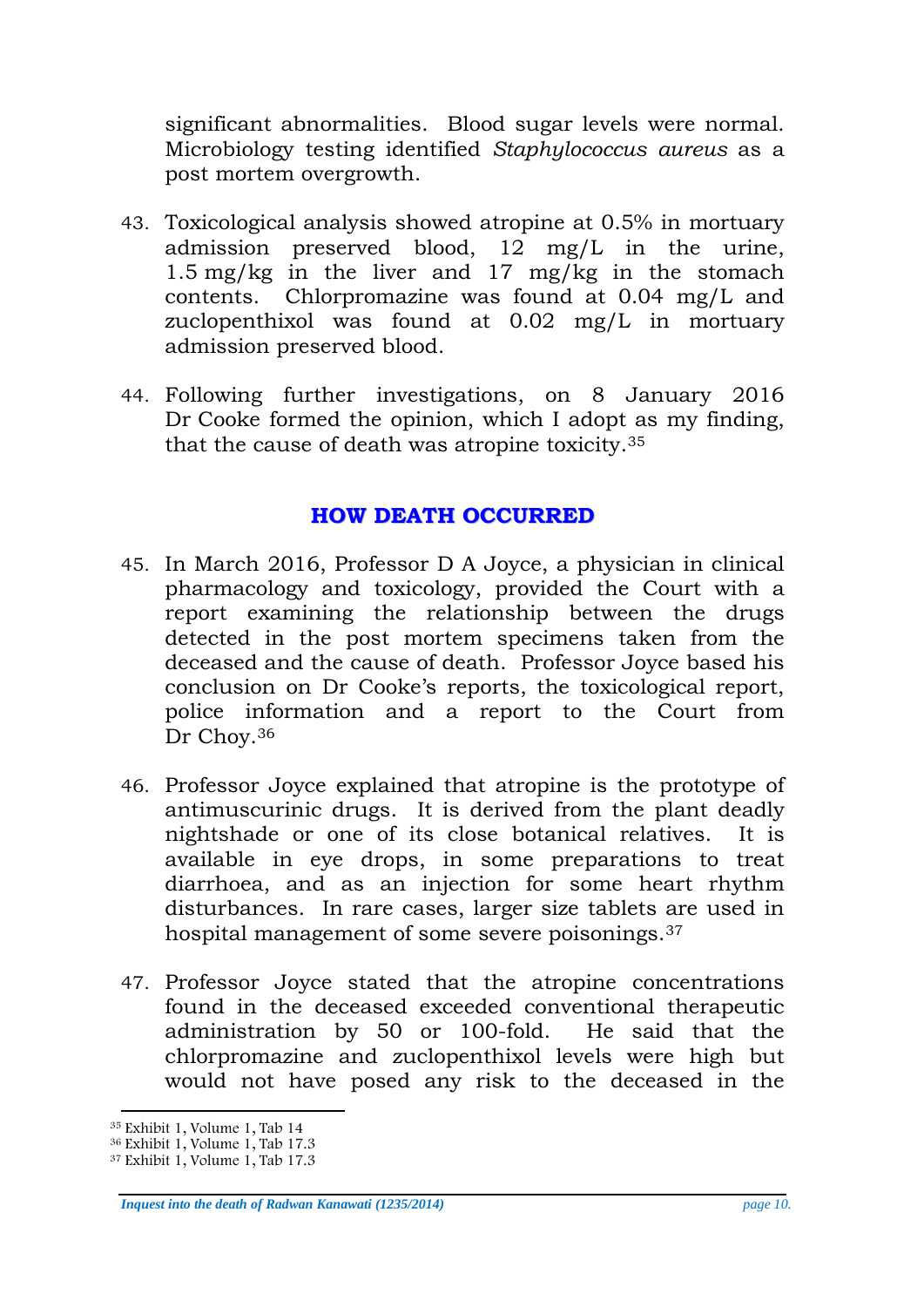absence of the atropine. They would, however, have increased the risk of toxicity from the atropine.[38](#page-9-3)

- 48. Professor Joyce concluded in his report that the deceased's blood concentrations of atropine would ensure serious toxicity and the risk of lethality and, as mentioned, the presence of chlorpromazine and zuclopenthixol would have increased that risk. However, he considered that further things needed to be done, including the measurement of atropine in the stomach contents, the liver and urine, and the check of any available electrocardiogram (ECG) in the Bentley Hospital notes to see whether the deceased was predisposed to a lethal cardiac arrhythmia from those drugs.[39](#page-10-0)
- 49. Following the receipt of a further toxicological analysis and an ECG, Professor Joyce provided a supplementary report in which he stated that the concentrations of atropine in the blood and liver were consistent with lethal poisoning and that detection of 15mg of atropine in the stomach contents confirms that the drug was taken orally. He also said that the ECG showed normal electrical complexes, so that there was no reason to suspect a contribution to death from the chlorpromazine and zuclopenthixol.[40](#page-10-1)
- 50. Professor Joyce concluded that atropine poisoning was the most likely cause of death and that the atropine was taken by mouth. He calculated that the dose taken by the deceased was at least 6 to 8 ml of the solution.[41](#page-10-2)
- 51. On the basis of the foregoing, it is clear that the deceased orally ingested a lethal quantity of his atropine medication.
- 52. There is no evidence to suggest that Mr Potaka had somehow caused the deceased to ingest the atropine. Mr Potaka's manager, Mr Andrews, said that Mr Potaka had a lot of experience working with men who were troubled and had frustration and anger issues, and he had excellent skills in managing those issues. Mr Andrews said that he

*Inquest into the death of Radwan Kanawati (1235/2014) page 11.*

<span id="page-10-3"></span> <sup>38</sup> Exhibit 1, Volume 1, Tab 17.3

<span id="page-10-0"></span><sup>39</sup> Exhibit 1, Volume 1, Tab 17.3

<span id="page-10-1"></span><sup>40</sup> Exhibit 1, Volume 1, Tab 17.1

<span id="page-10-2"></span><sup>41</sup> Exhibit 1, Volume 1, Tab 17.1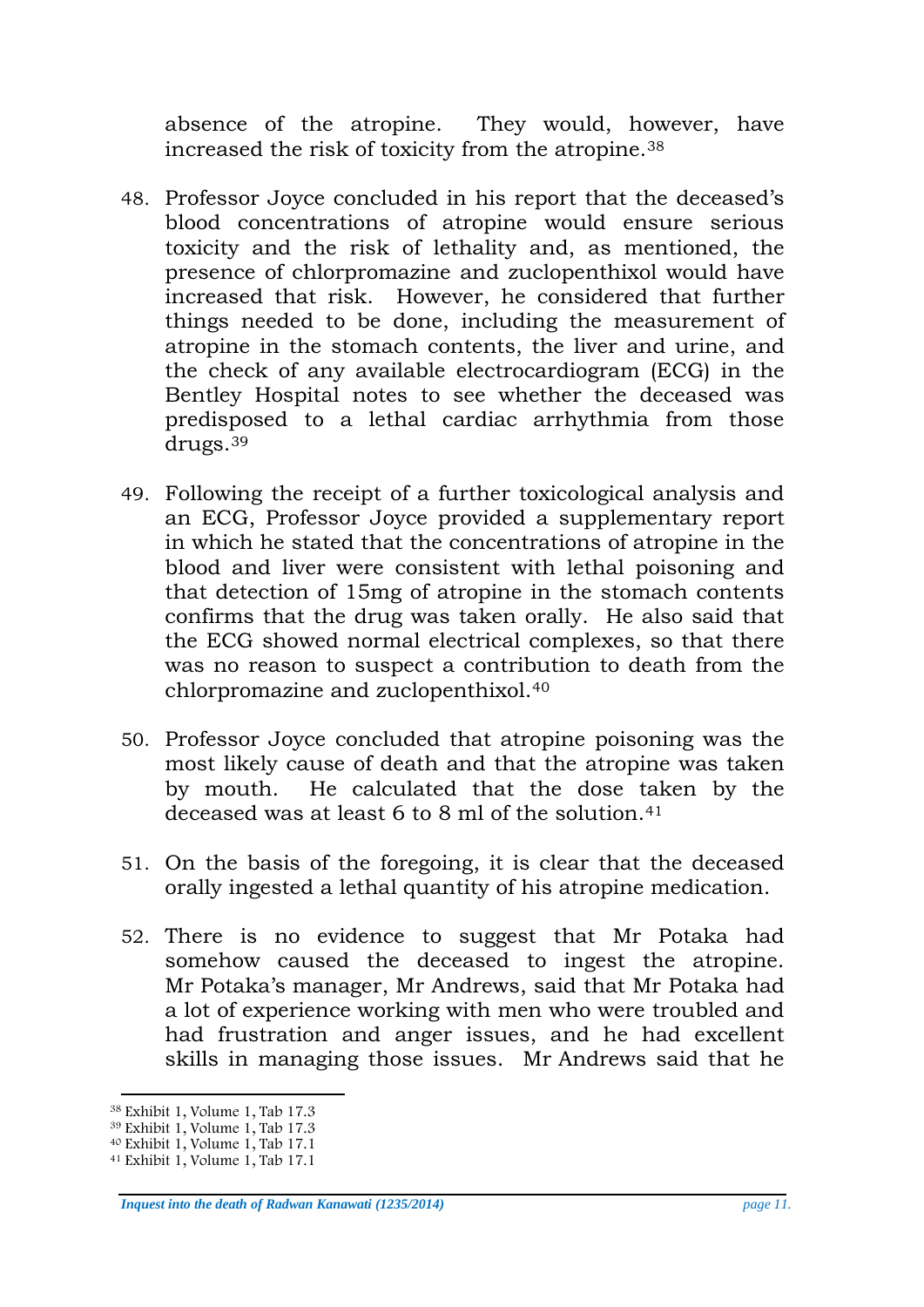had a remarkably thick skin for dealing with angry outbursts and things like that.

- 53. M Potaka's statement regarding his care of the deceased leading up to the time he found the deceased's body also belies any suggestion that he caused or contributed to the death. Several of the details in his statement were corroborated by independent evidence, including the records obtained from St John Ambulance and from the Cannington Medical Centre.[42](#page-10-3)
- 54. As to the possibility that the deceased intentionally committed suicide, there is also no evidence to suggest that the deceased was suicidal on the night he died. Dr Choy said that he had not been actively suicidal for the time Dr Choy had been in contact with him.<sup>43</sup> Dr Pyszora said that she was as confident as she could be that the deceased's overdose was not an attempt at self-harm or suicide [44](#page-11-1)
- 55. It is also extremely likely that the deceased was unaware that the atropine solution was toxic, given that Dr Choy, Dr Pyszora and Nurse Tilley were all likewise unaware[.45](#page-11-2) That they were unaware also supports the unlikelihood that Mr Potaka caused the deceased to ingest the atropine with an intention to cause his death.
- 56. There is however, evidence indicating the likelihood that the deceased impulsively took an overdose of the atropine without any understanding of its potential effect.
- 57. Dr Choy said that he suspected that it was an impulsive or unconsidered act or a miscalculation by the deceased.[46](#page-11-3)
- 58. Dr Choy said that the use of atropine, which is the most commonly used agent to treat hyper-salivation in mental health settings, is an 'off-label' use in that it is not part of the standard product information guidelines that the

*Inquest into the death of Radwan Kanawati (1235/2014) page 12.* 

 <sup>42</sup> Exhibit 1, Volume 1, Tabs 13 and 18

<span id="page-11-0"></span> $43$  ts 16 per Choy, W K C

<span id="page-11-1"></span> $44$  ts 52-53 per Pyszora, N M

<span id="page-11-3"></span><span id="page-11-2"></span><sup>&</sup>lt;sup>45</sup> ts 30 per Choy, W K C; ts 44 per Pyszora, N M; and ts 69 per Tilley, J respectively <sup>46</sup> ts 16 and 31 per Choy, W K C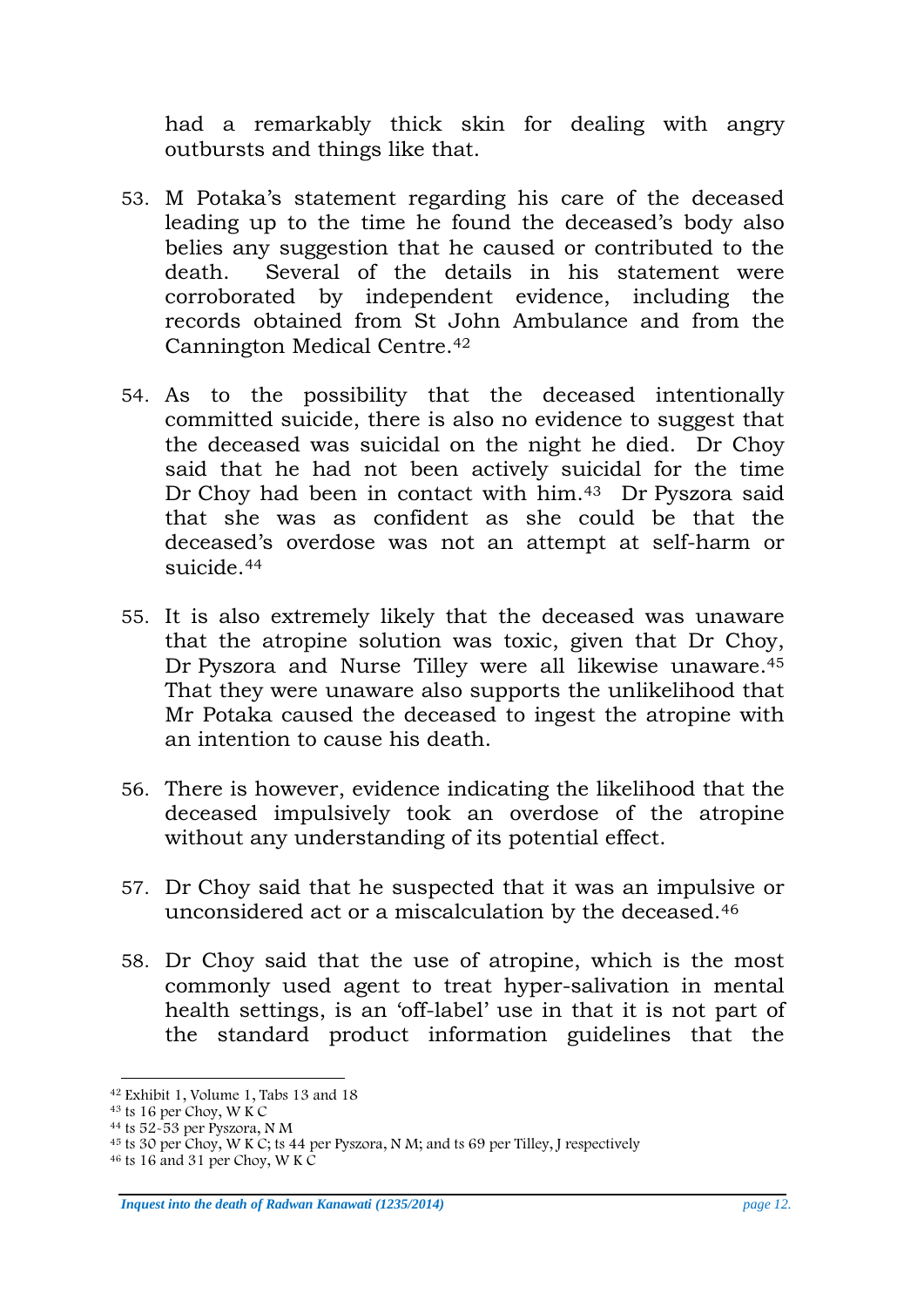manufacturer of the drug supplies to potential prescribers or users of it.[47](#page-11-0)

- 59. Dr Choy said that he was astounded to learn how easy it was to empty a plastic bottle of atropine without having to apply much pressure[.48](#page-12-1) He also agreed that it was unlikely that the deceased had been told to ensure that he should never take more than two drops at a time.[49](#page-12-2)
- 60. Dr Pyszora also agreed that it was likely that the deceased squeezed out a whole bottle of atropine. She said that, while he might have had the capacity to understand that something was dangerous if it had been explained to him, like getting out of a moving car, in the moment he might not stop himself from doing it[.50](#page-12-3)
- 61. In these circumstances I am satisfied that, without an intention to end his life, the deceased administered himself a toxic quantity of atropine, which caused his death.
- <span id="page-12-0"></span>62. I find that death occurred by way of accident.

## **COMMENTS ON THE SUPERVISION, TREATMENT AND CARE OF THE DECEASED**

- 63. The evidence established that the staff at Bentley Hospital, the members of the multi-agency group and Mr Potaka put in a considerable amount of time and effort to provide the deceased with the best possible supervision and care in the community. I do not underestimate the difficulties they faced, given the severity and complexities of the deceased's condition. The human and material resources that went into the planning and implementation of his care were a testament to the dedication and professionalism of those involved.
- 64. Unfortunately, in my view the supervision and care was deficient to the extent that the deceased was provided with

*Inquest into the death of Radwan Kanawati (1235/2014) page 13.*

 $47$  ts 15 and 19 per Choy, W C K

<span id="page-12-1"></span> $48$  ts 31 per Choy, W K C

<span id="page-12-2"></span><sup>49</sup> ts 30-31 per Choy, W K C

<span id="page-12-3"></span><sup>50</sup> ts 53 per Pyszora, N M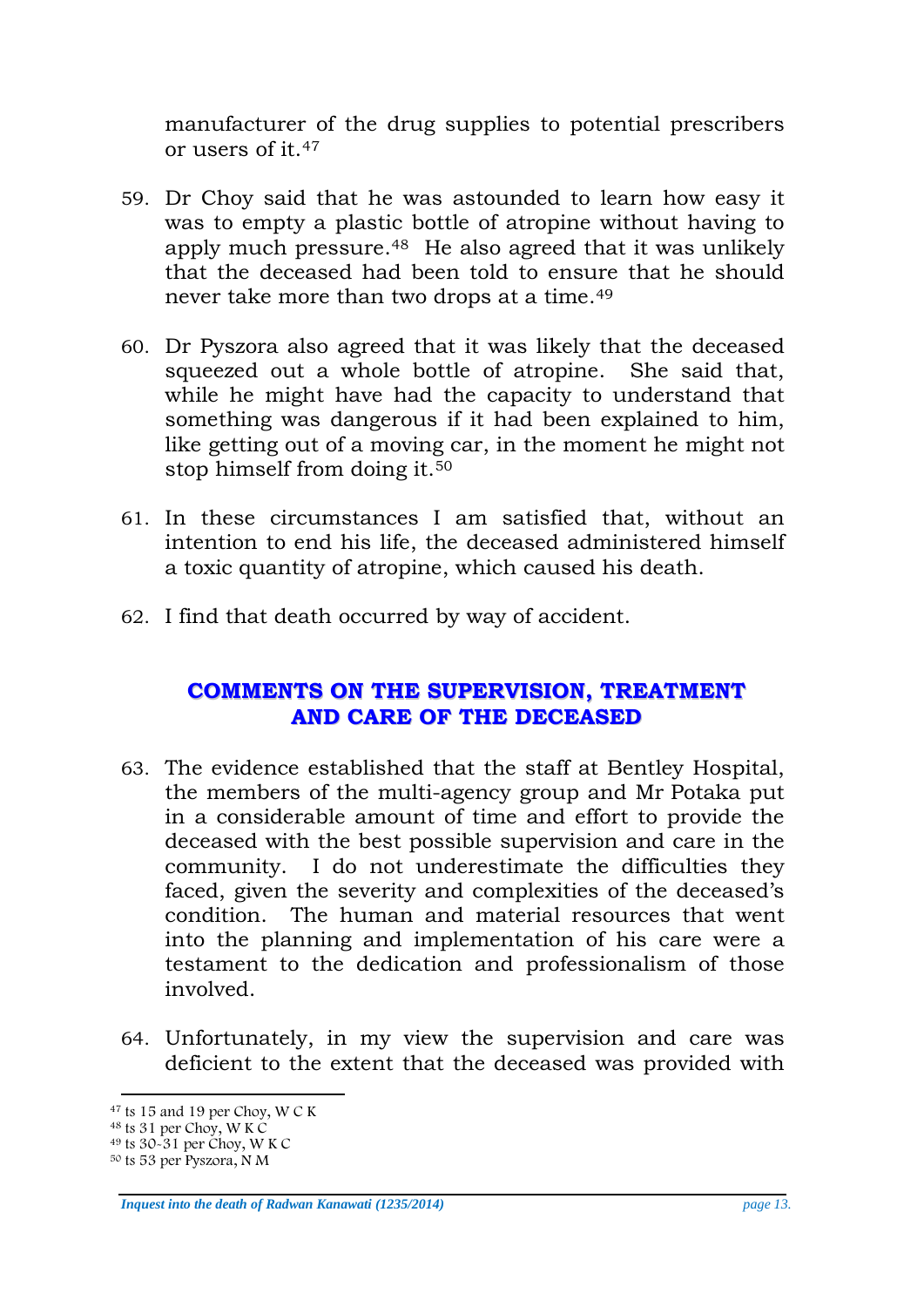atropine in toxic quantities and was left to administer it to himself from a container which facilitated an over-dose.

- 65. The root causes of this situation were the lack of awareness that atropine was potentially lethal and the lack of communication from the multi-agency group to Cam Can carers to ensure that they supervised the deceased's medications.
- 66. The evidence did not canvass possibly appropriate steps to reduce the likelihood of a similar situation arising again, so I do not consider that I am in a position to make a formal recommendation. However, I do suggest that:
	- a) heath care providers review the oral use of atropine and the provision of atropine to patients to selfadminister;
	- b) clear warnings of the danger of toxicity from overdosing orally ingested atropine be placed on atropine containers, and similar warnings be conveyed to carers and patients; and that
	- c) atropine for oral use not be provided or stored in soft, squeezable containers.

# **CONCLUSION**

- <span id="page-13-0"></span>67. The deceased had severe and permanent mental health problems. A significant effort was made to manage his condition to enhance his quality of life and to reduce the risk to himself and the community. It was a tragedy for him and for all those involved in his care that, a short time after he was placed in an environment devoted to those goals, he died from an avoidable accident.
- 68. While there were shortcomings in the deceased's care which, in hindsight, allowed that accident to occur, there is no doubt that such shortcomings were the result of understandable assumptions rather than incompetence or lack of goodwill.